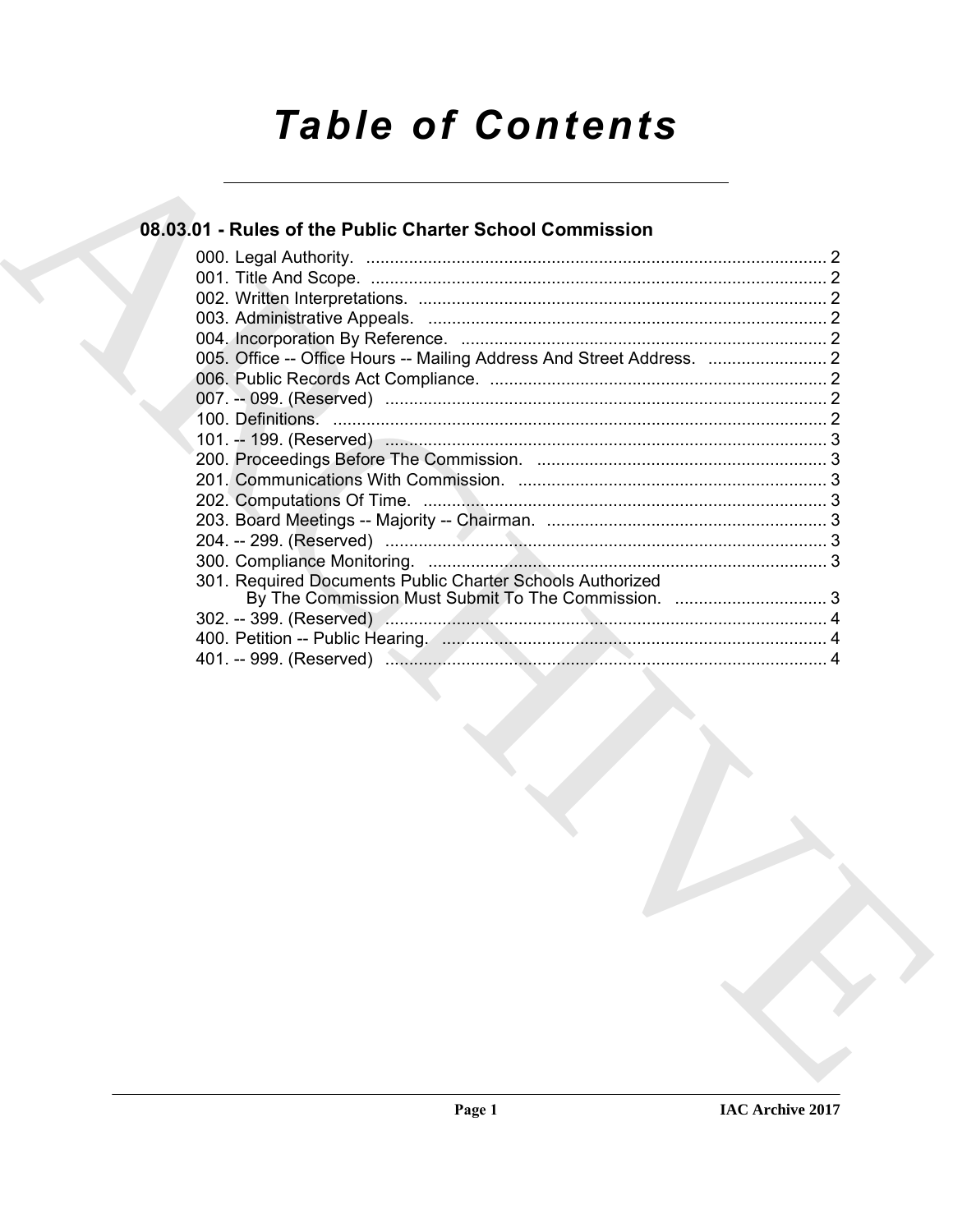#### **IDAPA 08 TITLE 03 CHAPTER 01**

#### **08.03.01 - RULES OF THE PUBLIC CHARTER SCHOOL COMMISSION**

#### <span id="page-1-1"></span><span id="page-1-0"></span>**000. LEGAL AUTHORITY.**

The Public Charter School Commission, in accordance with Section 33-5213, Idaho Code, adopts these rules.

(4-11-06)

#### <span id="page-1-2"></span>**001. TITLE AND SCOPE.**

**CHAPTER OF**<br> **CHARCHI[VE](https://boardofed.idaho.gov) OF THE PUBLIC CHARTER SCHOOL COMMISSION**<br>
THE LABOR COMENTY (ELECTRONIC SUBSECTIVE)<br> **CHARCHIVE COMENTY (ELECTRONIC SUBSECT)**<br> **CHARCHIVE COMENTY** (ELECTRONIC SUBSECT)<br> **COMENTY (ELECTRONIC SUBSEC 01.** Title. These rules shall be cited as IDAPA 08.03.01, "Rules of the Public Charter School sion." (4-11-06) Commission."

**02.** Scope. These rules provide the requirements for the governance and administration of the Public School Commission. (4-11-06) Charter School Commission.

#### <span id="page-1-3"></span>**002. WRITTEN INTERPRETATIONS.**

In accordance with Section 67-5201(19)(b)(iv), Idaho Code, written interpretations of the rules of this chapter, if any, are available at the offices of the Public Charter School Commission. (4-11-06)

#### <span id="page-1-4"></span>**003. ADMINISTRATIVE APPEALS.**

The provisions of Title 33, Chapter 52, Idaho Code, and IDAPA 08.02.04, "Rules Governing Public Charter Schools," govern appeals from decisions of the Commission. (4-11-06) Schools," govern appeals from decisions of the Commission.

#### <span id="page-1-5"></span>**004. INCORPORATION BY REFERENCE.**

No documents have been incorporated by reference into these rules. (4-11-06)

#### <span id="page-1-6"></span>**005. OFFICE -- OFFICE HOURS -- MAILING ADDRESS AND STREET ADDRESS.**

The Public Charter School Commission is located in the offices of the Idaho State Board of Education. (4-11-06)

**01. Office Hours**. The Board offices are open from 8 a.m. to 5 p.m., except Saturday, Sunday, and legal holidays. (4-11-06) holidays. (4-11-06)

**02. Street Address**. The offices of the Board are located at 650 W. State Street, Boise, Idaho.(4-11-06)

- **03. Mailing Address**. The mailing address of the Board is P.O. Box 83720, Boise, Idaho 83720-0037. (4-11-06)
- **04. Telephone Number**. The telephone number of the Board is (208) 334-2270. (4-11-06)
- **05. Facsimile**. The Board's FAX number is (208) 334-2632. (4-11-06)
- **06. Electronic Address**. The Board of Education website at https://boardofed.idaho.gov. (4-11-06)

#### <span id="page-1-7"></span>**006. PUBLIC RECORDS ACT COMPLIANCE.**

Commission records are subject to the provisions of the Idaho Public Records Act, Title 74, Chapter 1, Idaho Code.  $(4-11-06)$ 

#### <span id="page-1-8"></span>**007. -- 099. (RESERVED)**

#### <span id="page-1-9"></span>**100. DEFINITIONS.**

<span id="page-1-11"></span><span id="page-1-10"></span>

| 01. | <b>Board.</b> The Idaho State Board of Education or its designee. | $(4-11-06)$ |
|-----|-------------------------------------------------------------------|-------------|
|     |                                                                   |             |

<span id="page-1-12"></span>**02.** Commission. The Public Charter School Commission or its designee. (4-11-06)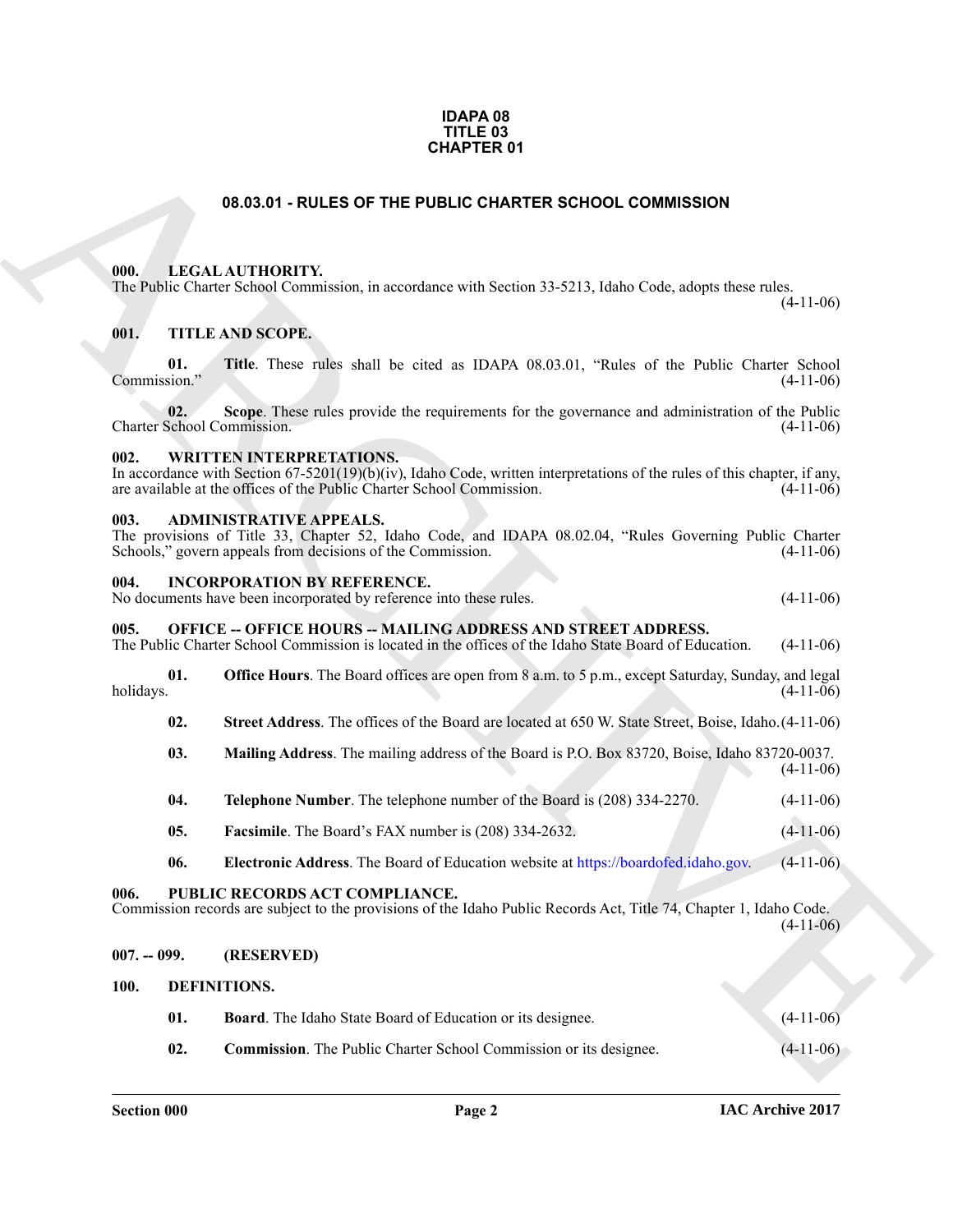#### <span id="page-2-0"></span>**101. -- 199. (RESERVED)**

#### <span id="page-2-20"></span><span id="page-2-1"></span>**200. PROCEEDINGS BEFORE THE COMMISSION.**

Proceedings or other matters before the Commission or its duly appointed hearing officer are governed by the provisions of Title 33, Chapter 52, Idaho Code, IDAPA 08.02.04, and these rules. (4-11-06)

#### <span id="page-2-11"></span><span id="page-2-2"></span>**201. COMMUNICATIONS WITH COMMISSION.**

All written communications and documents intended to be part of an official record of decision in any proceeding before the Commission of any hearing officer appointed by the Commission must be filed with the individual designated by the agency. Unless otherwise provided by statute, rule, order, or notice, documents are considered filed when received by the officer designated to receive them, not when mailed or otherwise transmitted. (4-11-06)

#### <span id="page-2-19"></span><span id="page-2-3"></span>**202. COMPUTATIONS OF TIME.**

Whenever statute, these or other rules, order, or notice requires an act be done within a certain number of days of a given day, the given day is not included in the count, but the last day of the period so computed is included in the count. If the day the act must be done is Saturday, Sunday, or a legal holiday, the act may be done on the first day following that is not a Saturday, Sunday, or legal holiday. following that is not a Saturday, Sunday, or legal holiday.

#### <span id="page-2-8"></span><span id="page-2-4"></span>**203. BOARD MEETINGS -- MAJORITY -- CHAIRMAN.**

**01. Majority**. A simple majority of members voting shall be sufficient to decide any matter pending e Commission. (4-11-06) before the Commission.

<span id="page-2-12"></span><span id="page-2-10"></span><span id="page-2-9"></span>**02. Chairman Vote**. The chairman shall vote only when necessary to break a tie. (4-11-06)

#### <span id="page-2-5"></span>**204. -- 299. (RESERVED)**

#### <span id="page-2-6"></span>**300. COMPLIANCE MONITORING.**

Since Doard of Eclication<br>
19. The March Constraints Party CONMISSION.<br>
19. The March Constraints Party CONMISSION.<br>
20. The March Constraints Party Constraints Party Constraints Party decrease where the respect of the sp The Commission shall be responsible for monitoring the public charter school's operations in accordance with all of the terms and conditions of the performance certificate, including compliance with all applicable federal and state education standards and all applicable state and federal laws, rules and regulations, and policies. See IDAPA 08.02.04, "Rules Governing Public Charter Schools," Subsection 301.01. Commission staff will make a site visit and verify the existence of the following documents after the charter is granted: (3-20-14)

<span id="page-2-14"></span><span id="page-2-13"></span>**01. Certificate of Occupancy**. Certificate of Occupancy for the public charter school site; (4-4-13)

**02. Building Inspection Reports**. A copy of the inspection report from the Idaho Division of Building  $Safety;$  (4-4-13)

<span id="page-2-18"></span><span id="page-2-16"></span><span id="page-2-15"></span>**03. Fire Marshal Report**. A fire marshal report for the public charter school site; (4-11-06)

**04. Insurance Binders**. Copies of insurance binders from a company authorized to do business in Idaho for a liability policy, a property loss policy, worker's compensation insurance, unemployment insurance, and health insurance; (4-4-13) health insurance;

**05. Health District Inspection Certificate**. A copy of the health certificate issued by the health district for each site at which students will be taught; (4-11-06)

<span id="page-2-17"></span>**06. Instructional Staff Certification**. Proof of certification for all instructional staff employed by the public charter school; and

#### <span id="page-2-21"></span><span id="page-2-7"></span>**301. REQUIRED DOCUMENTS PUBLIC CHARTER SCHOOLS AUTHORIZED BY THE COMMISSION MUST SUBMIT TO THE COMMISSION.**

<span id="page-2-22"></span>**01.** Lease Agreement. If school structures are leased, a copy of the lease agreement for the building(s) students will be taught; (4-4-13) at which students will be taught;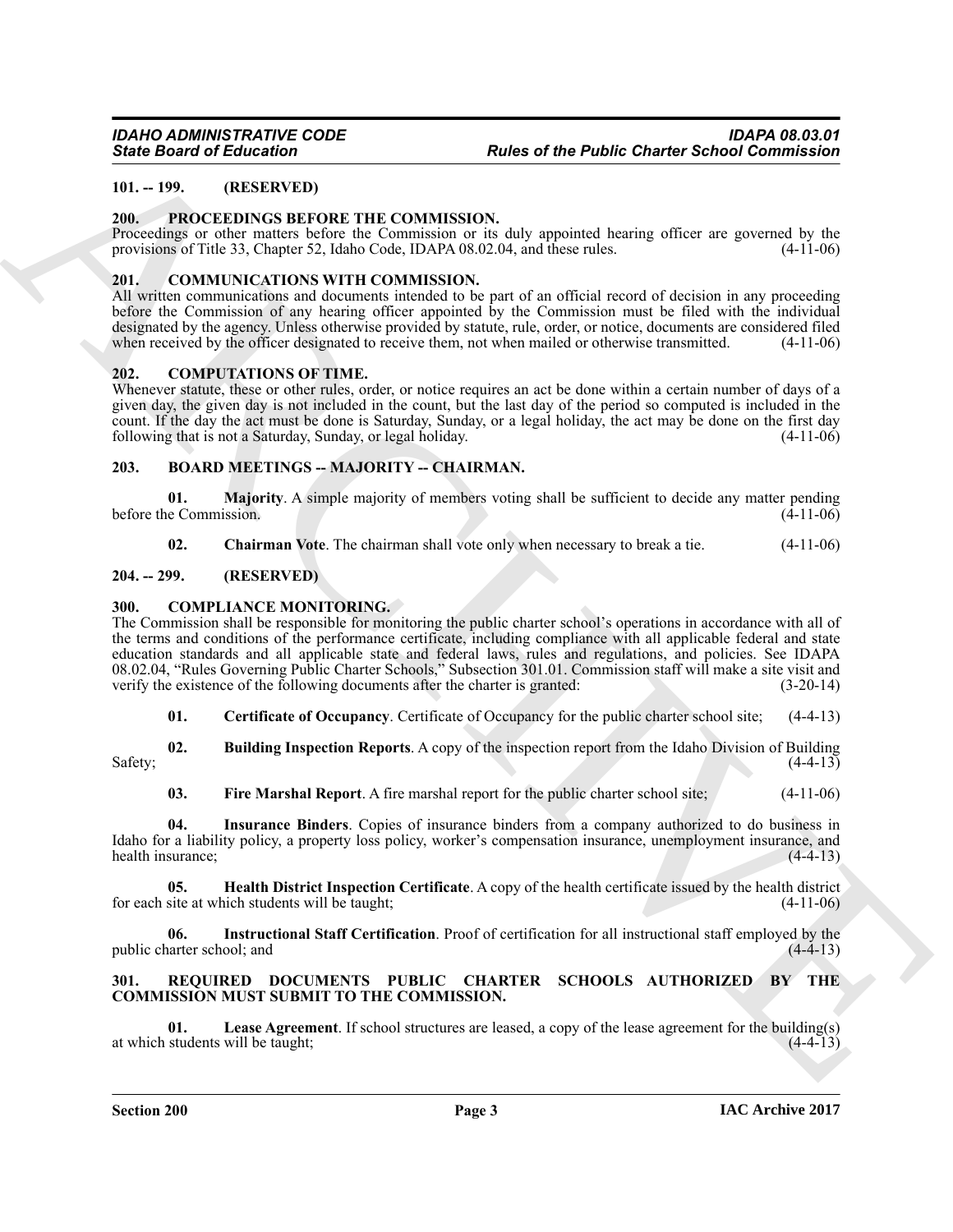<span id="page-3-7"></span><span id="page-3-4"></span>**02. Financial Statements**. Audited financial statements from an independent auditor must be submitted as required by Section 33-701, Idaho Code;

**Since of the Public Charter School Commission**<br> **ARCHIVE COMPRODUCTS**<br> **ARCHIVE COMPANY CONTROL** CONTINUES CONTROL AND CONTROL CONTROL CONTROL CONTROL CONTROL CONTROL CONTROL CONTROL CONTROL CONTROL CONTROL CONTROL CONTR **03. Accreditation Reports**. A copy of any notice from the public charter school's accrediting body that the public charter school has failed to meet or maintain full accreditation requirements must be submitted within five (5) business days of receipt; (8-31-17)T

<span id="page-3-6"></span>**04. Complaints**. Copies of any complaints filed against the public charter school including, but not limited to, lawsuits and complaints filed with the Idaho Professional Standards Commission relating to school employees, within five (5) business days of receipt; (4-4-13)

<span id="page-3-5"></span>**05. Board Members**. A current list of all public charter school board members, including full name, address, telephone number, and resume must be on file with the Commission within five (5) business days of any changes; (4-4-13)

<span id="page-3-8"></span>**06.** Proof of Compliance. Additional proof of compliance as reasonably requested by the Commission. (4-4-13) Commission. (4-4-13)

#### <span id="page-3-0"></span>**302. -- 399. (RESERVED)**

#### <span id="page-3-3"></span><span id="page-3-1"></span>**400. PETITION -- PUBLIC HEARING.**

A public hearing, as required by Section 33-5205(2), Idaho Code, for consideration of a petition on its merits shall be conducted by the Commission. Citizens intending to testify must notify the Commission the day of the meeting. Public comment will be limited to ten (10) minutes, unless otherwise determined by the Commission chairman.

(3-20-14)

<span id="page-3-2"></span>**401. -- 999. (RESERVED)**